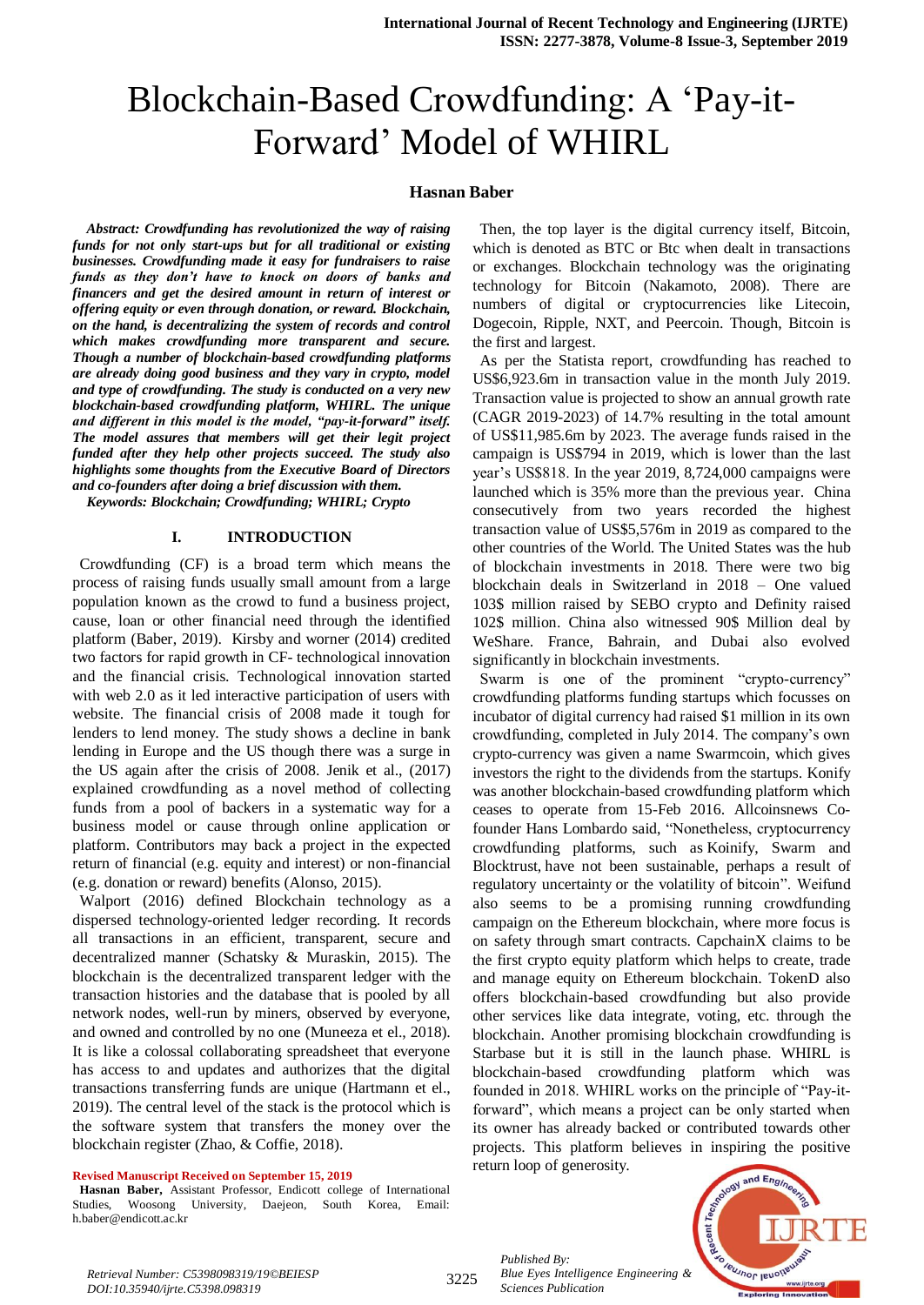The pay-it-forward model looks really good and sustainable which led to investigate and research about the best practices this company is following, which can be a road map for those blockchain companies which focuses on helping those who do not have any access to finance.

### **II. ABOUT WHIRL**

The WHIRL's vision is to create such an environment in the world where people will help each other in an endless loop of giving and showing generosity. The company believes in empowering the people to start their project by begging their family and friend or applying for loans from financial institutes. The WHIRL follows the principle that if a person wants to accomplish a project, other projects have to be backed first. Talking with Anti Danilevski, Executive Board of Director, he said "When I've envisioned WHIRL, two situations were in my mind. First, Back in the 1960's, in the Soviet Union, Government started an initiative that was called "Kassa of mutual help". I've not found anything like that in the US or other countries. In short, it was a fund where people were pooling money on monthly basis, and at the times of need, they could use accumulated funds (sometimes with a multiplayer) to solve their problems, like, acquiring an apartment, land, etc. Later, these properties turned into commercial structures, but I think in the 1990's this set up was dissolved due to the different crises like USSR disintegration, and change in the regulations. I don't think we have such official structures or policies now, even if there are those are more like mutual-funds of US. Second, back in 1990-2000's, there was a huge flow of foreign workers into Russia, especially in Saint-Petersburg and Moscow. They were working on the miscellaneous jobs, mostly unofficial and illegal - builders, loaders, carriers and other "slavery" jobs with the low salaries, just enough for food, room (often rented for 10+ people) and survival. Obviously, they had no source of income to buy something, especially in Moscow, with cosmic prices of real estate. But now, almost all of them have personal flats. They have used the same principle: around 40 people gathered and pooled funds into a "pot", and they have used this money to buy rooms, or apartments for each of them. There must have been a set of rules and guidelines for any default person who stops paying funds after getting an apartment. Maybe they used to take away the room or apartment if a person defaults. Anyway, this model was working then and it can work now as well." Adding about the current problems with classic crowdfunding, he said "classical crowdfunding, which is withering down and turning into a PR machine for existing companies, not for innovators and startups. Or, someone is buying something on Ali-express or any other wholesale store and selling it through Kickstarter."

# **A. ROADMAP OF THE COMPANY**

The company started its operation in the second quarter of 2018 with testing of its alpha version website and core development of the website. In the same year, the company came established its legal statutes, whitepaper development and opened a beta version of the website. At the beginning of 2019, WHIRL started selling the tokens in exchange for fiat money and developed version 2 of the website. In the third quarter, WHIRL has been growth through viral

marketing and word of mouth for both sides of the market. The market was expanded in Korea and Japan. The fourth quarter of 2019 is important for the company and all the focus is on accomplishing the milestones like the first 1 million dollar project fundraising, 15000 core members in the community and launching a mobile application. The company is aiming to build a large network of crowdfunding and collaborating with blockchain token sale platforms and call this network as KICKONOMY. The platform is also planning to expand in India and see it as a huge market. The aim of the company by the end of 2023 is to have 40,000 campaigns per month which seem not so difficult to keep a view at the current growth rate and new market expansion strategy. The company is also aiming to raise 1.6 Bn dollars in which 0.42 billion funds should be raised through the equal value of WRL tokens.

# **B. PAY IT FORWARD MODEL**

At the core of WHIRL is a pay-it-forward economic model, which is intended to generate a positive response loop of generosity and giving. The 'pay it forward' system ensures that anyone who launches a campaign has already paid their dues. This principle of WHIRL vividly differentiates itself from every other crowdfunding platform. In every other platform, campaigns a fundraiser have to fulfill its promise to its backers. With WHIRL, they have already fulfilled their duties of backing other projects. It is simple you push everyone up, you will get a chance to go up and others who follow you will do the same. A user can sign up for two things-one to buy WHIRL's own cryptocurrency known as WRL and for second directly to back a project through fiat or other crypto-currency. Unlike most platforms, [WHIRL](http://whirl.com/?source=post_page---------------------------) accepts a large number of currencies. WHIRL supports around twelve crypto-currencies like WRL (WHIRL), BTC (Bitcoin), ETH (Ethereum), KICK (KickCoin), ADA (Cardano), BCH (Bitcoin Cash), DASH (Dash), EOS (EOS), LTC (Litecoin), USDT (Tether), XML (Stellar), and XRP (Ripple), with more on the way as per the reports. Such a wide range of crypto support is making WHIRL different and better from other blockchain-based crowdfunding platforms. This enables users all over the world to access a broad cross-section of the cryptocurrencies. In the next couple of months, WHIRL is planning to add fiat deposits via Visa, MasterCard and wire transfer within the next couple of months which will open a new market segment for the company. The company believes that the introduction of fiat money is important to achieve the mission of the company and maximizing the crowdfunding quantum in numbers and amount raised.

To register only authenticate members; WHIRL has established a two-factor authentication process. For KYC authentication, the members are asked to upload their proof of identity after knowing the country which issued it. The second step is the selfie with proof of identity to compare the document photo with a person. In the third step proof of address has to be uploaded and thus making sure that only authenticated members contribute and start projects.

*Published By: Blue Eyes Intelligence Engineering & Sciences Publication* 



3226 *Retrieval Number: C5398098319/19©BEIESP DOI:10.35940/ijrte.C5398.098319*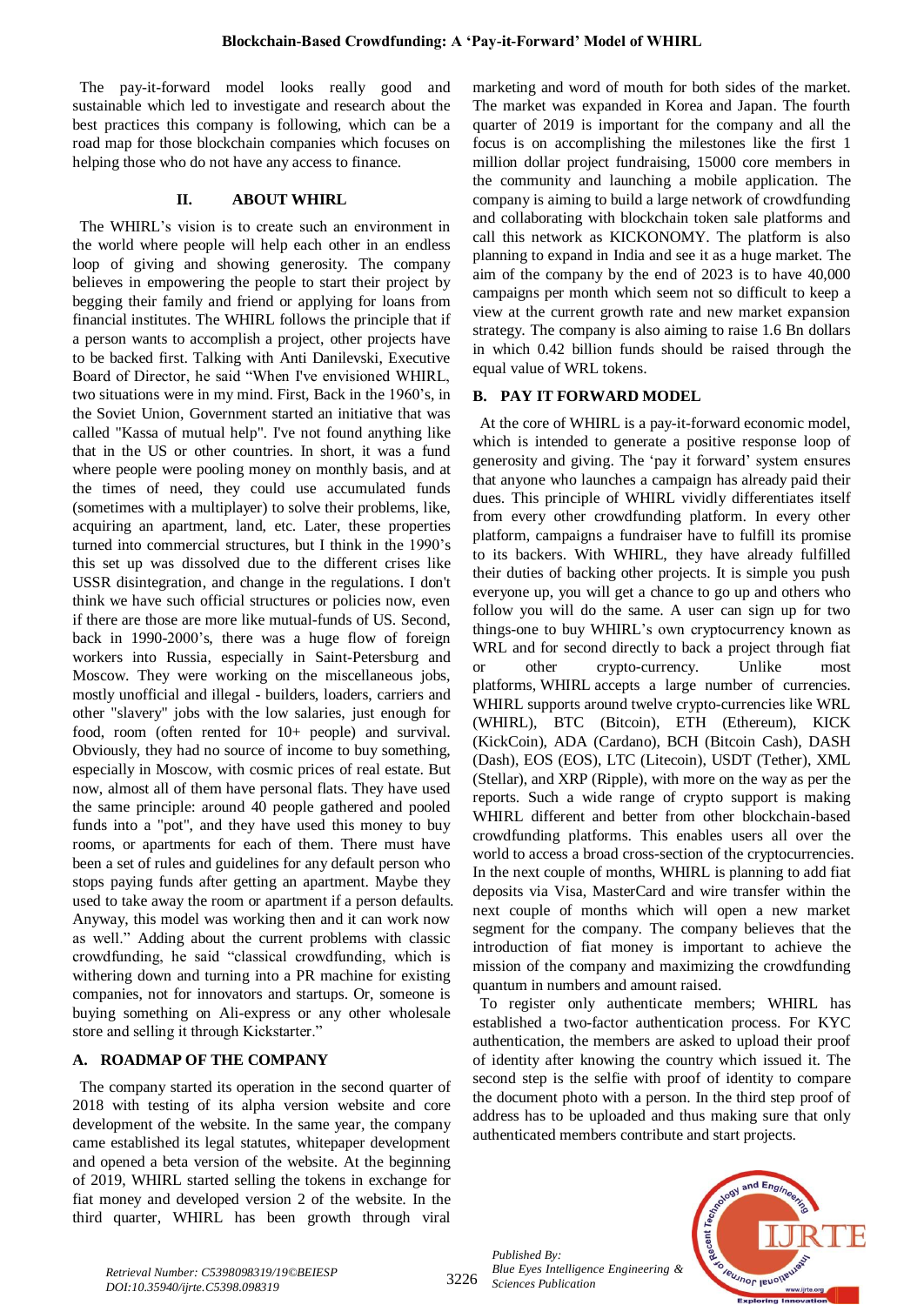The problem with conventional crowdfunding platforms is that the project owner sometimes fakes the backers to attract the attention of potential backers. The early backer accounts are created by the friends of the project owner who withdraw their pledges without any penalty after the project gets a response or fail to impress the backers. Sometimes even create fake accounts and make an invalid pledge with fraud or empty bank accounts or card. So project owners and even some platforms were giving the impression of over achievement in threshold goal of the project, which was actually a scam to attract users.

A backer can donate directly with crypto or fiat currency, though fiat support is not yet there. For every dollar contributed backer will get 7 karma points. If the user backs with WRL, which is WHIRL's own crypto, then for every dollar contributed, 10 Karma points will be earned. In this way, WHIRL is promoting its own crypto. The company opens a window of WRL sale for a short period of time. So far the company has done four rounds of sale at the discounted rates and the fifth one is going on. The company has distributed 4,592,635,643.0 WRLs so far which is equivalent to \$4,101,601.0 USD. The company also encourages crypto from other companies over fiat and provides 8.5 Karma points for using partner company crypto-like KICK. As WHIRL claims to be socially driven so the company is offering bonus points on backing an identified non-profit campaign for people who are left from the formal financial system or we can say financially excluded.

Here WHIRL has to be cautious and come up with statues about which project should be treated non-profit and which regulations will govern and monitor such projects. Though the company mentions that they have process intact and will allow only that non-profit organization to start their social project which has proven past track record. Also, the company offers zero commission on such projects. When Anti was asked about the non-profit projects, he said that there is no minimum requirement of Karma points for such projects.

When a backer accumulates enough karma points gets eligible for starting its own fundraising campaign. Here members are asked to fill a KYC form if they have not done it so far. The minimum threshold to start a project is 500 karma points. The Karma points are directly related to the limit of funds a fundraiser can raise. For example, after accumulating 500 points a project can be started but the cap of funds to be raised will be 500\$ only. In this way, WHIRL encourages the members to back other projects up to the level which satisfies their demand of funds for own project. This is actually a sustainable model as 1\$ yields 7 points for starting a project of capped value 5000\$, a member has to back other projects with maximum 715\$. If the member is backing a non-profit project or using WRL or any other crypt then the yield will be higher. So every time a project is successfully funded, the owner of the project has funds more than the funds contributed to other projects. This time WHIRL is offering the highest cap of 30,000\$ which they call as "micro" fundraising tier. In the future, they will raise the tier to accommodate the high fund required projects. The platform has a securitizing procedure which prohibits some categories of fundraising like hate speech about a person or community. Once a project is approved and meeting all guidelines of the platform, it goes live for pledging the funds. The unique thing about WHIRL platform is that it features only a few crowdfunding campaigns at one-time which has its both benefits and drawbacks. The advantage for featuring only a few projects is that all attention of member community is only on few projects and there is a high possibility of successfully completing maximum projects. Also, those members who want their project to go live soon, they have to go up in queue level that is only possible when the current project will be successfully funded so they have no option other than funding the live projects and making it easy for themselves to get their project live. On the other hand, it is not giving a variety of projects according to the community demands and interests which can discourage the backers. The WHIRL claims that campaigns are chosen to go live by a fair and transparent queuing technique. The live projects can be seen in the explore a section of the website. Different types of projects are live and category of each project, project owner, name of the project, a descriptive image, fund goal, and total pledged amount so far is shown on the main page as shown in figure 1.



Source: WHIRL website

**Figure 1. Exploring different crowdfunding projects**



*Published By:*

*Sciences Publication*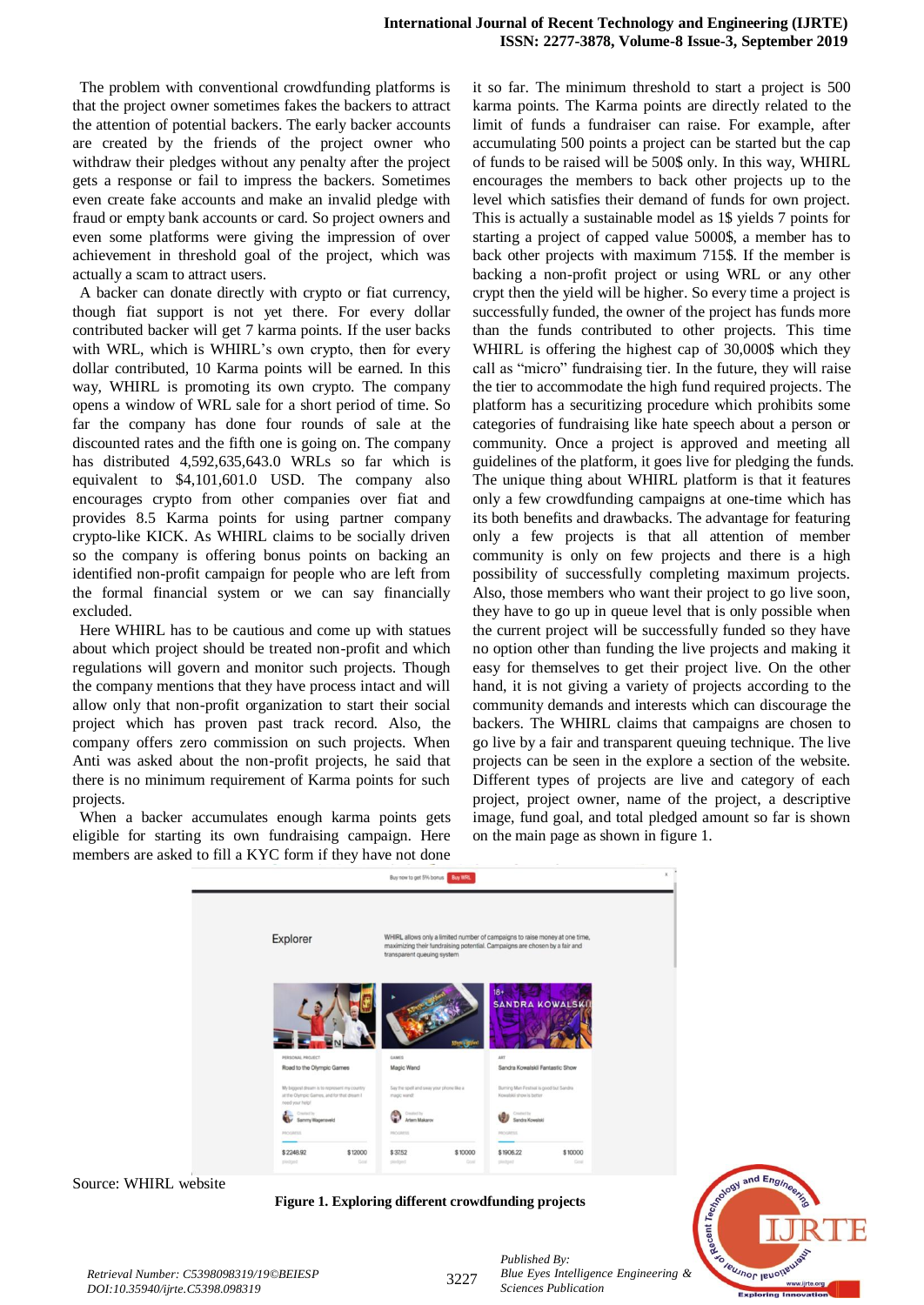# **Blockchain-Based Crowdfunding: A 'Pay-it-Forward' Model of WHIRL**

There can be three outcomes possible for a project after coming live on the platform. One, a moderator may feel that the project is against the guidelines even after the approval, can remove the current project. Second, the owner of the project may cancel it sighting any valid reason. In both of the scenarios, the project owner will retain the Karma points and the fund, if any, collected so far will be taken over by the platform. The third outcome is that the campaign is



**Figure 2. WHIRL model**

Source: Author

successfully funded and reached its goal. In this case, a moderator will approve the closure of the campaign and transfer all funds from the WHIRL's cold wallet to the owner's external wallet. WHIRL also have improvised in case of security of crypto compared to another platform. WHIRL will use cold storage wallets, which are safe and tend to keep minimum currency online to safeguard its members from hacking and theft. The campaign owners Karma points are reset to zero again and has to start from the backing another project before starting a new project of its own. WHIRL charges 5% commission on all payments which are equal to Kickstarter but latter charges extra for payment processing. WHIRL will not retain any of its own cryptocurrencies like WRL OR KICK but they will be burned to maintain the money supply. Once the platform starts higher capped projects then only 50% of the commission received tokens it will be burned as the member base will be large.

WHIRL's model is novel when applied to digital crowdfunding, but it's been around for ages in other forms. Local communities, self-help groups or ethnic population around the world have leaned on community giving pools to help their members fund their most important needs. Members give today, so they can receive tomorrow. It's a proven model that works and prevents members of the community from losing face begging for donations, resorting to theft, or having to take out crippling bank loans. Figure 2 demonstrates the overall working of the WHIRL platform. There were many fraud schemes and projects where investors have lost millions of dollars the above model works on give now and take later looks sustainable. The word 'Karma' is derived from a Sanskrit word Karman which means work or deed. It basically has its roots in Hinduism which believes in the spiritual principle of doing a good deed today to get good reward tomorrow (Keyes & Daniel, 1983).

# **C. CROWD RESPONSE**

Trackico.io, a platform which provides information about the Initial Coin Offering (ICO) and gives 4.4/5 rating to the WHIRL. Rating is based on the information available about the projects and does not signify the investment ratings. On producthunt.com, WHIRL has got 4.8/5 rating from 51 reviewers which is quite good at the infancy stage of the company. Foundico.com gives 6.7 scores and more importantly gives a high rating to the accessibility of main information about project and finance but gives a low rating to team and marketing. ICOmarks.com gives 8.6 ratings and in contrast to all above ratings, ICObecnch.com provides only 2.7/5 ratings to WHIRL. ICObench provides rating only on one parameter i.e. ICO profile while ICOmarks provide a rating on three parameters- ICO profile (45% weight), Social Activity (35% weight) and Team (10% weight). Some positive feedback from customers-"Efficient Pay it forward strategy", "Interesting concept, creating viral effect in fundraising"," Interesting model, smart idea", "Adding social aspect to blockchain, this helps the platform to be more alive and relevant", "WHIRL platform brings together people with similar characteristics.



and Eng

*Published By:*